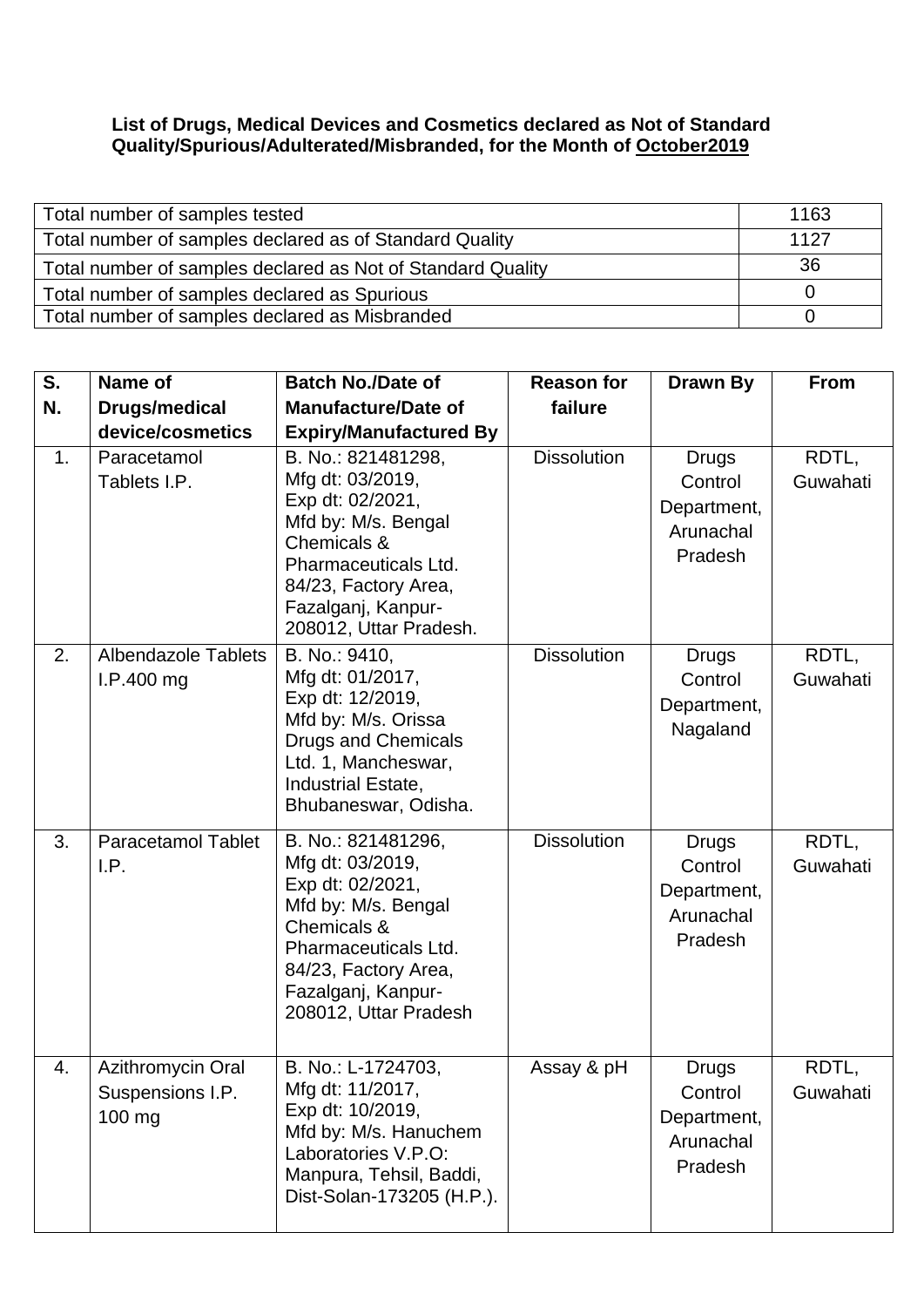| 5.             | <b>Ibuprofen Tablets</b>  | B. No.: 01019-BJA36,                                | <b>Dissolution</b> | <b>Drugs</b> | RDTL,    |
|----------------|---------------------------|-----------------------------------------------------|--------------------|--------------|----------|
|                | I.P.400 mg                | Mfg dt: 01/2019,                                    |                    | Control      | Guwahati |
|                |                           | Exp dt: 12/2020,                                    |                    | Department,  |          |
|                |                           | Mfd by: M/s. Biogenetic                             |                    | Arunachal    |          |
|                |                           | Drugs Pvt. Ltd. Vill-                               |                    | Pradesh      |          |
|                |                           | Jharmajri, Baddi, Dist-                             |                    |              |          |
|                |                           | Solan H.P.-174103.                                  |                    |              |          |
|                |                           |                                                     |                    |              |          |
| 6.             | <b>Moxiford Eye Drops</b> | B. No.: LHL-2692,                                   | Description &      | CDSCO,       | CDL,     |
|                | (Moxifloxacin Eye         | Mfg dt: 08/2018,                                    | Assay              | North Zone,  | Kolkata  |
|                | Drops I.P.)               | Exp dt: 07/2020,                                    |                    | Ghaziabad    |          |
|                |                           | Mfd by: M/s. Park                                   |                    |              |          |
|                |                           | Pharmaceuticals,                                    |                    |              |          |
|                |                           | Vill.- Kalujhanda, Near<br>Nanakpura, Teh. Baddi,   |                    |              |          |
|                |                           | Distt. Solan $(H.P.) -$                             |                    |              |          |
|                |                           | 174103.                                             |                    |              |          |
| 7 <sub>1</sub> | Tobotor Eye Drops         | B. No.: ETB-045,                                    | Uniformity of      | CDSCO,       | CDL,     |
|                | 5 ml (Tobramycin          | Mfg dt: 10/2018,                                    | Volume             | Hyderabad    | Kolkata  |
|                | <b>Sulphate Opthalmic</b> | Exp dt: 09/2020,                                    |                    |              |          |
|                | Solution)                 | Mfd by: M/s. Appasamy                               |                    |              |          |
|                |                           | Occular Devices (P) Ltd.,<br>Plot No. 74-D, Katha,  |                    |              |          |
|                |                           | Baddi, Distt. Solan (H.P.)                          |                    |              |          |
|                |                           | $-173205.$                                          |                    |              |          |
| 8.             | <b>CLEO</b> Fresh         | B. No.: G2A06.530,                                  | Identification &   | CDSCO,       | CDL,     |
|                | Glutathione 70000         | Mfg dt: Not Stated                                  | Assay              | South Zone,  | Kolkata  |
|                | mg                        | Exp dt: 10/2021                                     |                    | Chennai      |          |
|                |                           | Mfd by: M/s. Laboratories                           |                    |              |          |
|                |                           | Filorga 75008, Paris<br>France.                     |                    |              |          |
|                |                           |                                                     |                    |              |          |
| 9.             | <b>CLEO</b> Fresh         | B. No.: G2A05.529                                   | Identification &   | CDSCO,       | CDL,     |
|                | Glutathione 70000         | Mfg dt: Not Stated                                  | Assay              | South Zone,  | Kolkata  |
|                | mg                        | Exp dt: 10/2019                                     |                    | Chennai      |          |
|                |                           | Mfd by: M/s. Laboratories<br>Filorga 75008, Paris   |                    |              |          |
|                |                           | France                                              |                    |              |          |
|                |                           |                                                     |                    |              |          |
| 10.            | New Erythrocin 500        | B. No.: MBD0214,                                    | <b>Dissolution</b> | CDSCO,       | CDL,     |
|                | (Erythromycin             | Mfg dt: 11/2018,                                    |                    | East Zone,   | Kolkata  |
|                | Stearate Tablets I.P.     | Exp dt: 04/2020,                                    |                    | Kolkata      |          |
|                | 500 mg)                   | Mfd by: Medibios                                    |                    |              |          |
|                |                           | Laboratories Pvt. Ltd.,                             |                    |              |          |
|                |                           | Plot No. J-76, MIDC                                 |                    |              |          |
|                |                           | Tarapur, Boisar, Taluka:<br>Palghar, Distt. Thane - |                    |              |          |
|                |                           | 401506                                              |                    |              |          |
| 11.            | Erythrocin 500            | B. No.: MBE0082                                     | <b>Dissolution</b> | CDSCO,       | CDL,     |
|                | (Erythromycin             | Mfg dt: 05/2019                                     |                    | East Zone,   | Kolkata  |
|                | Stearate Tablets I.P.     | Exp dt: 04/2021                                     |                    | Kolkata      |          |
|                | 500 mg)                   | Mfd by: M/s. Medibios                               |                    |              |          |
|                |                           | Laboratory Pvt. Ltd., Plot                          |                    |              |          |
|                |                           | No. J-76, MIDC Tarapur,<br>Palghar - 401506.        |                    |              |          |
|                |                           |                                                     |                    |              |          |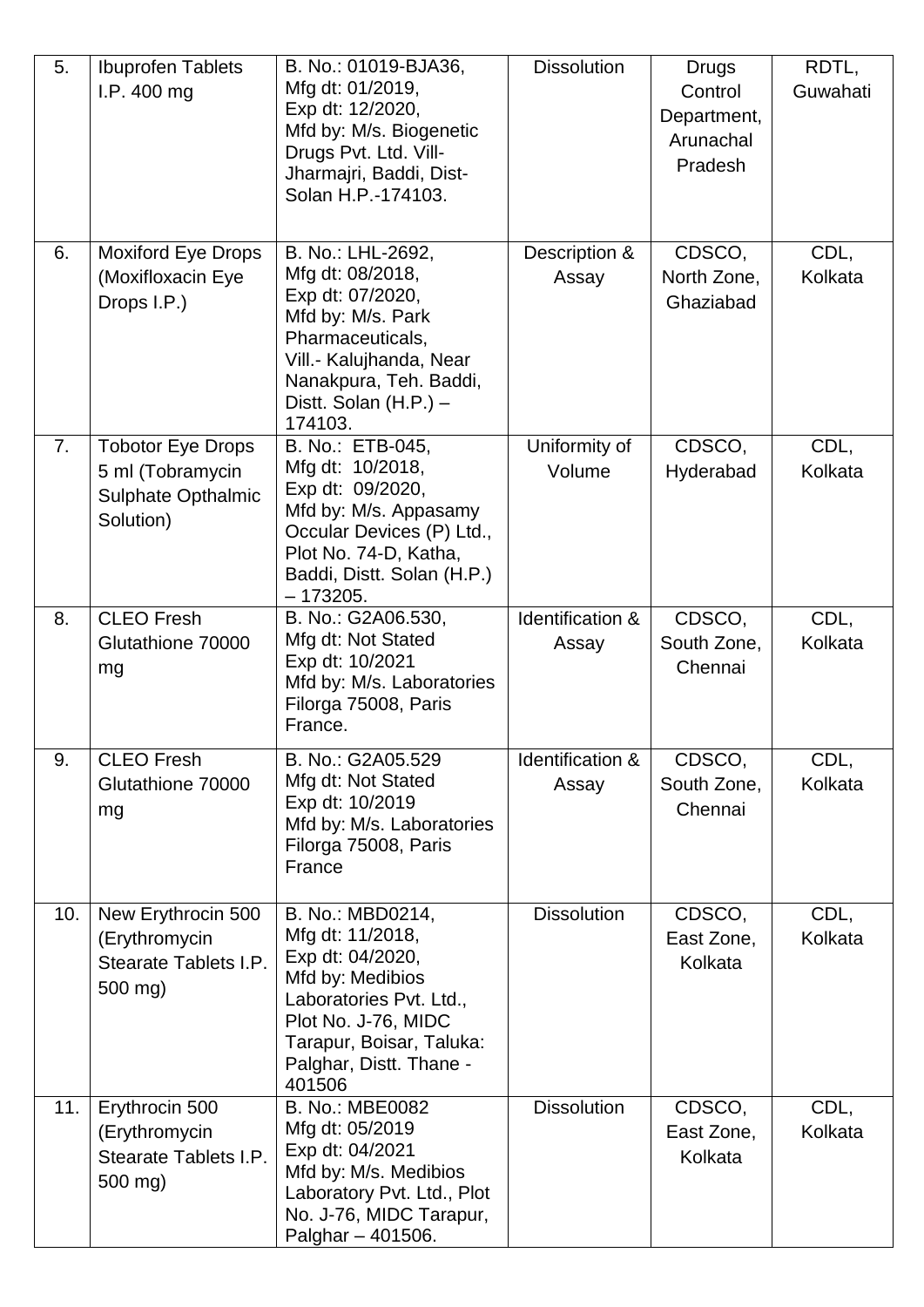| 12. | Ciprofloxacin               | B. No.: 2095                              | <b>Dissolution</b> | CDSCO,       | RDTL,      |
|-----|-----------------------------|-------------------------------------------|--------------------|--------------|------------|
|     | Tablets IP 500 mg           | Mfg dt: 11/2019                           |                    | North Zone,  | Chandigarh |
|     |                             | Exp dt: 12/2021                           |                    | Ghaziabad    |            |
|     |                             | Mfd by: Hindustan                         |                    |              |            |
|     |                             | Antibiotics Ltd. Pimpri,                  |                    |              |            |
|     |                             | Pune-411018,                              |                    |              |            |
|     |                             | Maharashtra, India                        |                    |              |            |
| 13. | Betamethasone               | B. No.: RD459                             | Assay              | <b>Drugs</b> | RDTL,      |
|     | Dipropionate Cream          | Mfg dt: 04/2019                           |                    | Control      | Chandigarh |
|     | IP                          | Exp dt: 03/2021                           |                    | Office,      |            |
|     |                             | Mfd by: Curetech                          |                    |              |            |
|     |                             | Skincare Plot No.33-34,                   |                    | Rohtak.      |            |
|     |                             | Phase-IV, Bhatoli Kalan,                  |                    |              |            |
|     |                             | Baddi-173205, Distt.                      |                    |              |            |
|     |                             | Solan (HP).                               |                    |              |            |
| 14. | Amoxycillin and             | B. No.: TG19-32                           | <b>Dissolution</b> | CDSCO,       | RDTL,      |
|     | Potassium                   | Mfg dt: 07/2019                           | and Assay          | Sub Zone,    | Chandigarh |
|     | <b>Clavulanate Tablets</b>  | Exp dt: 12/2020                           |                    | <b>Baddi</b> |            |
|     | IP (ICLAVE-625              | Mfd by: GNB Medica                        |                    |              |            |
|     |                             | Labs Village Neehli                       |                    |              |            |
|     | TABLETS)                    | Dhang, Jagat Khana,                       |                    |              |            |
|     |                             | Tehsil Nalagarh, Distt,                   |                    |              |            |
|     |                             | Solan (H.P.)-174101                       |                    |              |            |
|     |                             |                                           |                    |              |            |
| 15. | <b>Atorvastatin Tablets</b> | <b>B. No.: RLT-005</b>                    | <b>Dissolution</b> | CDSCO,       | RDTL,      |
|     | <b>IP 10 Mg</b>             | Mfg dt: 11/2018                           |                    | North Zone,  | Chandigarh |
|     |                             | Exp dt: 10/2020                           |                    | Ghaziabad    |            |
|     |                             | Mfd by: Revat                             |                    |              |            |
|     |                             | Laboratories Pvt. Ltd 12-                 |                    |              |            |
|     |                             | 321.Opp. I.D.A, Kurnool                   |                    |              |            |
|     |                             | Road, Pernamitta,                         |                    |              |            |
|     |                             | Ongole-523002, Andhra                     |                    |              |            |
|     |                             | Pradesh                                   |                    |              |            |
|     |                             |                                           |                    |              |            |
| 16. | Cefixime Dispersible        | B. No.: TF19-88                           | Uniformity of      | CDSCO,       | RDTL,      |
|     | Tablets (SAMCEF-            | Mfg dt: 06/2019                           | dispersion and     | Sub Zone,    | Chandigarh |
|     | 200DT TABLETS)              | Exp dt: 05/2021                           | Disintegration     | <b>Baddi</b> |            |
|     |                             | Mfd by: GNB Medica<br>Labs Village Neehli |                    |              |            |
|     |                             | Dhang, Jagat Khana,                       |                    |              |            |
|     |                             | Tehsil Nalagarh, Distt,                   |                    |              |            |
|     |                             | Solan (H.P.)-174101                       |                    |              |            |
|     |                             |                                           |                    |              |            |
| 17. | Luliconazole 1 %            | B. No.: 393                               | Assay              | CDSCO,       | RDTL,      |
|     | w/w Cream                   | Mfg dt: 05/2019                           |                    | Sub Zone,    | Chandigarh |
|     |                             | Exp dt: 04/2021                           |                    |              |            |
|     | (LUZOLE)                    | Mfd by: Algen Healthcare                  |                    | <b>Baddi</b> |            |
|     |                             | Limited 134/2, Vill. Khara                |                    |              |            |
|     |                             | Khari, Sadhaura Road,                     |                    |              |            |
|     |                             | Kala Amb, Distt. Sirmour                  |                    |              |            |
|     |                             | H.P.-173030                               |                    |              |            |
|     |                             |                                           |                    |              |            |
| 18. | <b>Calcium Carbonate</b>    | B. No.: CBRT-1041                         | Uniformity of      | CDSCO,       | RDTL,      |
|     | <b>Tablets IP</b>           | Mfg dt: 04/2019                           | weight             | North Zone,  | Chandigarh |
|     |                             | Exp dt: 03/2021                           |                    |              |            |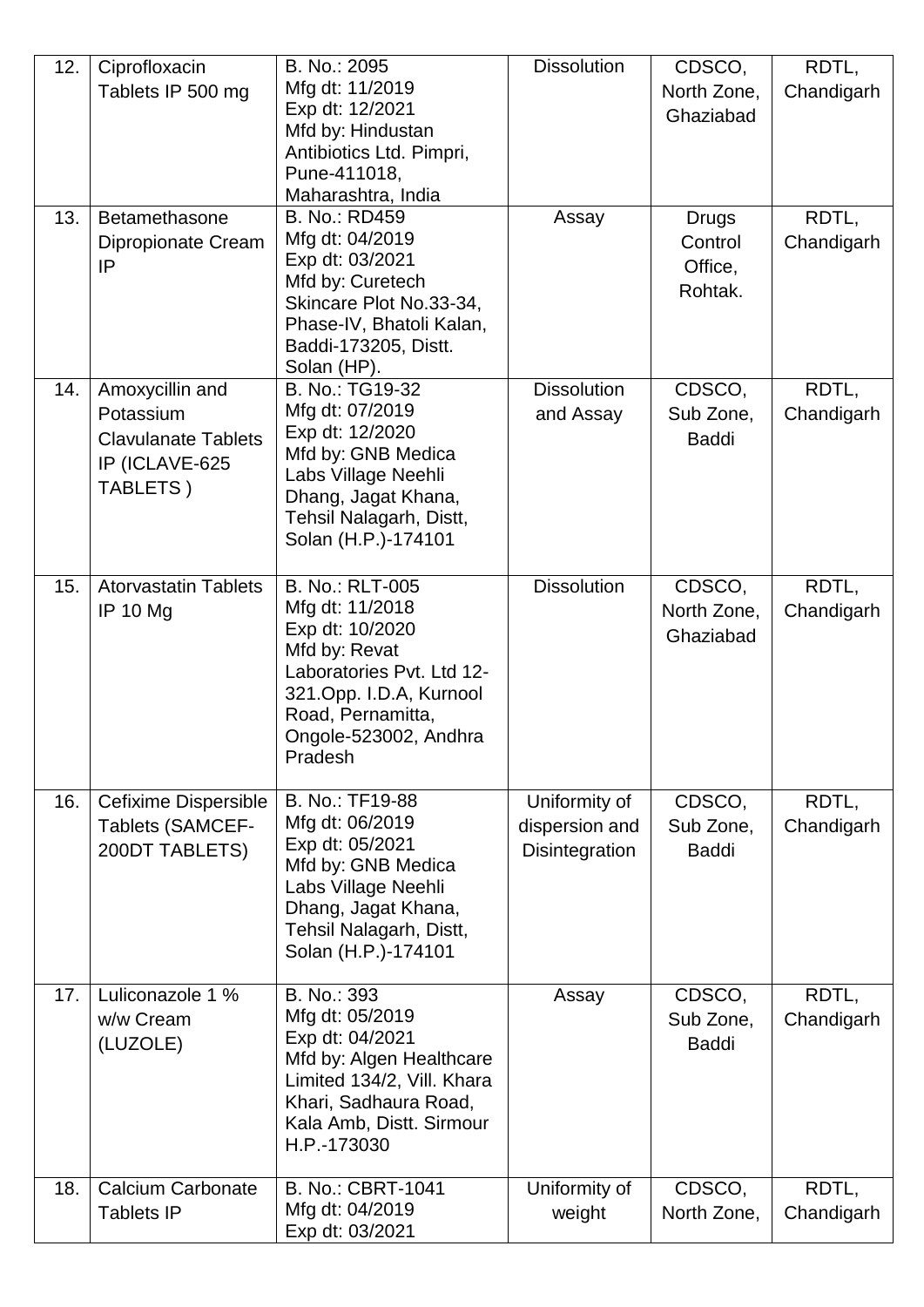|     |                                                                                                                              | Mfd by: Wings Biotech 43<br>& 44 HPSIDC Industrial<br>Area, Baddi-173205, H.P.                                                                                                                             |                                                                                      | Ghaziabad                                         |                     |
|-----|------------------------------------------------------------------------------------------------------------------------------|------------------------------------------------------------------------------------------------------------------------------------------------------------------------------------------------------------|--------------------------------------------------------------------------------------|---------------------------------------------------|---------------------|
| 19. | <b>Albendazole Tablets</b><br>IP 400 mg                                                                                      | <b>B. No.: RALB-1841</b><br>Mfg dt: 06/2018<br>Exp dt: 05/2020<br>Mfd by: Revat<br>Laboratories Pvt. Ltd 12-<br>321. Opp. I.D.A, Kurnool<br>Road, Pernamitta,<br>Ongole-523002,<br>Andhra Pradesh.         | Uniformity of<br>weight                                                              | CDSCO,<br>North Zone,<br>Ghaziabad                | RDTL,<br>Chandigarh |
| 20. | Clindamycin<br>Phosphate Gel USP<br>1% w/w                                                                                   | B. No.: 08073<br>Mfg dt: 06/2018<br>Exp dt: 05/2020<br>Mfd by: Rhydburg<br>Pharmaceuticals Ltd. C-2<br>& 3, S.I.E.I, Seaqui,<br>Dehradun, Uttarakhand,<br>India                                            | Assay                                                                                | CDSCO,<br>Sub Zone,<br>Jammu                      | RDTL,<br>Chandigarh |
| 21. | Amoxycillin and<br>Potassium<br>Clavulanate with<br><b>Lactic Acid Bacillus</b><br>Tablets (ANUMOX-<br><b>CV-LB TABLETS)</b> | B. No.: TG19-36<br>Mfg dt: 07/2019<br>Exp dt: 12/2020<br>Mfd by: GNB Medica<br>Labs Village Neehli<br>Dhang, Jagat Khana,<br>Tehsil Nalagarh, Distt,<br>Solan (H.P.)- 174101                               | Assay                                                                                | CDSCO,<br>Sub Zone,<br><b>Baddi</b>               | RDTL,<br>Chandigarh |
| 22. | Metformin<br>Hydrochloride<br>Sustained release<br><b>Tablets IP</b><br>(MEFMED-SR 500<br>TABLETS)                           | B. No.: M500SRT-1901<br>Mfg dt: 01/2019<br>Exp dt: 12/2020<br>Mfd by: Titanes Pharma,<br>Vill, Bathu, Tehsil Haroli,<br>Distt. Una (H.P)-174507                                                            | Assay                                                                                | CDSCO,<br>Sub Zone,<br><b>Baddi</b>               | RDTL,<br>Chandigarh |
| 23. | Clobetasol<br>Propionate,<br>Neomycin Sulphate<br>and Miconazole<br><b>Nitrate Cream</b><br>(PANDERM<br>++CREAM)             | <b>B. No.: PCF901A</b><br>Mfg dt: 02/2019<br>Exp dt: 01/2021<br>Mfd by: Macleods<br>Pharmaceuticals Ltd.<br>Khasra No. 21, 22, 66, 67<br>& 68, Aho-Yangtam,<br>Namchepung, PO:<br>Ranipool, Sikkim-737135. | Identification                                                                       | <b>Drugs</b><br>Control<br>Office,<br>N.C.T Delhi | RDTL,<br>Chandigarh |
| 24. | Betamethasone and<br><b>Clioquinol Cream</b><br>BP (BETNOVATE-C<br><b>SKIN CREAM)</b>                                        | <b>B. No.: NG980</b><br>Mfg dt: 04/2019<br>Exp dt: 03/2021<br>Mfd by: GlaxoSmithKline<br><b>Pharmaceuticals Limited</b><br>A-10, M.I.D.C., Ambad-                                                          | Identification of<br>Betamethasone<br>Valerate eq. to<br>Betamethasone<br>& Assay of | Drugs<br>Control<br>Office,<br>N.C.T Delhi        | RDTL,<br>Chandigarh |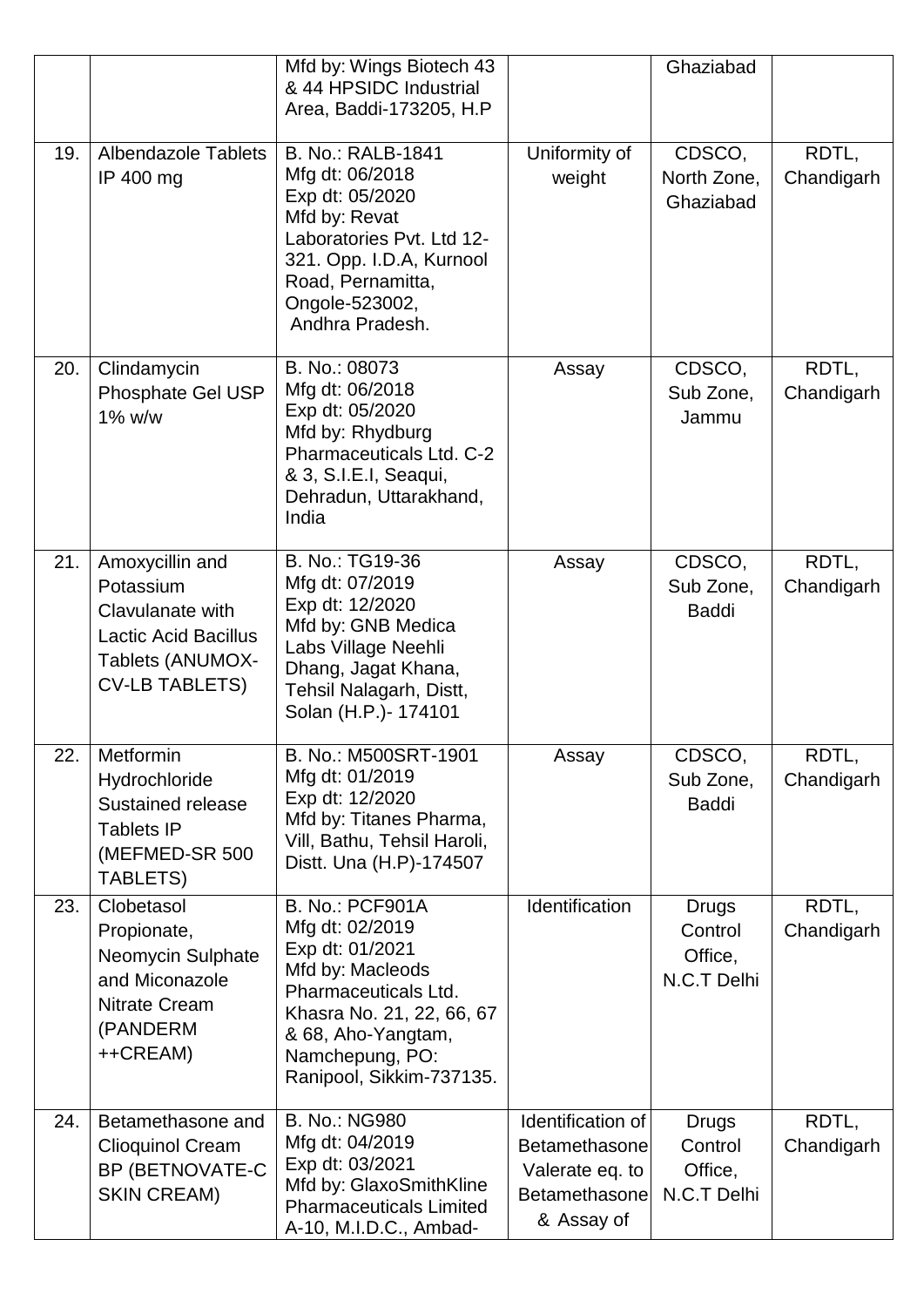|     |                                                                                                  | Pathardi Block, Nashik-<br>422010, Maharashtra,<br>India                                                                                                                                                               | Clioquinol                                                              |                                                   |                        |
|-----|--------------------------------------------------------------------------------------------------|------------------------------------------------------------------------------------------------------------------------------------------------------------------------------------------------------------------------|-------------------------------------------------------------------------|---------------------------------------------------|------------------------|
| 25. | Betamethasone<br>Valerate and<br>Neomycin Skin<br>Cream<br>(BETNOVATE-N<br>CREAM)                | B. No.: EZ277<br>Mfg dt: 01/2019<br>Exp dt: 06/2020<br>Mfd by: GlaxoSmithKline<br>Pharmaceuticals Limited,<br>At: Plot No. C-1,<br><b>Madkaim Industrial</b><br>Estate, Madkaim, Post<br>Mardol, Ponda, Goa<br>403404. | Identification<br>Betamethasone<br>Valerate and<br>Neomycin<br>Sulphate | <b>Drugs</b><br>Control<br>Office,<br>N.C.T Delhi | RDTL,<br>Chandigarh    |
| 26. | <b>Amikacin Sulphate</b><br>Injection IP<br>(AMIKACARE 500)                                      | B. No.: CLI-6868<br>Mfg dt: 11/2018<br>Exp dt: 10/2020<br>Mfd by: Caremax<br>Formulations Plot No. 56<br>& 61, Industrial Area,<br>Phase III, Sansarpur<br>Terrace, Distt. Kangra<br>(H.P.)-176501                     | Particulate<br><b>Matter</b>                                            | CDSCO,<br>North Zone,<br>Ghaziabad                | RDTL,<br>Chandigarh    |
| 27. | <b>Ondansetron Oral</b><br>Solution IP                                                           | B. No.: GNSG3-18-227<br>Mfg dt: 02/2019<br>Exp dt: 01/2021<br>Mfd by: Ornate Labs Pvt.<br>Ltd., Bela Industrial<br>Estate, Muzaffarpur -<br>842005, Bihar                                                              | Assay                                                                   | CDSCO, Port<br>Office,<br>Visakhapatnam           | CDTL,<br>Chennai       |
| 28. | <b>Compound Sodium</b><br>Lactate Injection IP<br>(Ringers Lactate<br>Solution for<br>Injection) | B. No.: 2198<br>Mfg dt: 01/2019<br>Exp dt: 12/2021<br>Mfd by: Hindustan<br>Antibiotics Ltd., Pimpri,<br>Pune-411018,<br>Maharashtra, India                                                                             | Description &<br><b>Sterility</b>                                       | CDSCO,<br>South Zone,<br>Chennai                  | <b>CDTL</b><br>Chennai |
| 29. | Levodopa &<br>Carbidopa Tablets<br>IP                                                            | <b>B. No.: AU49</b><br>Mfg dt: 12/2018<br>Exp dt: 11/2020<br>Mfd by: Eurokem<br>Laboratories Pvt. Ltd., C-<br>25, SIDCO<br>Pharmaceuticals<br>Complex, Alathur,<br>Thiruporur-603110                                   | Description &<br>Assay of<br>Levodopa &<br>Carbidopa                    | CDSCO,<br>South Zone,<br>Chennai                  | <b>CDTL</b><br>Chennai |
| 30. | Lansoprazole Ph.<br>Eur                                                                          | B. No.: T9004141<br>Mfg dt: 03/2019<br>Exp dt: 05/2023<br>Mfd by: M/s. Lupin Ltd.,<br>T-142, MIDC, Tarapur,<br>Boisar, Palghar-401506                                                                                  | <b>Test for Water</b>                                                   | CDSCO,<br>West Zone,<br>Mumbai                    | CDTL,<br>Mumbai        |